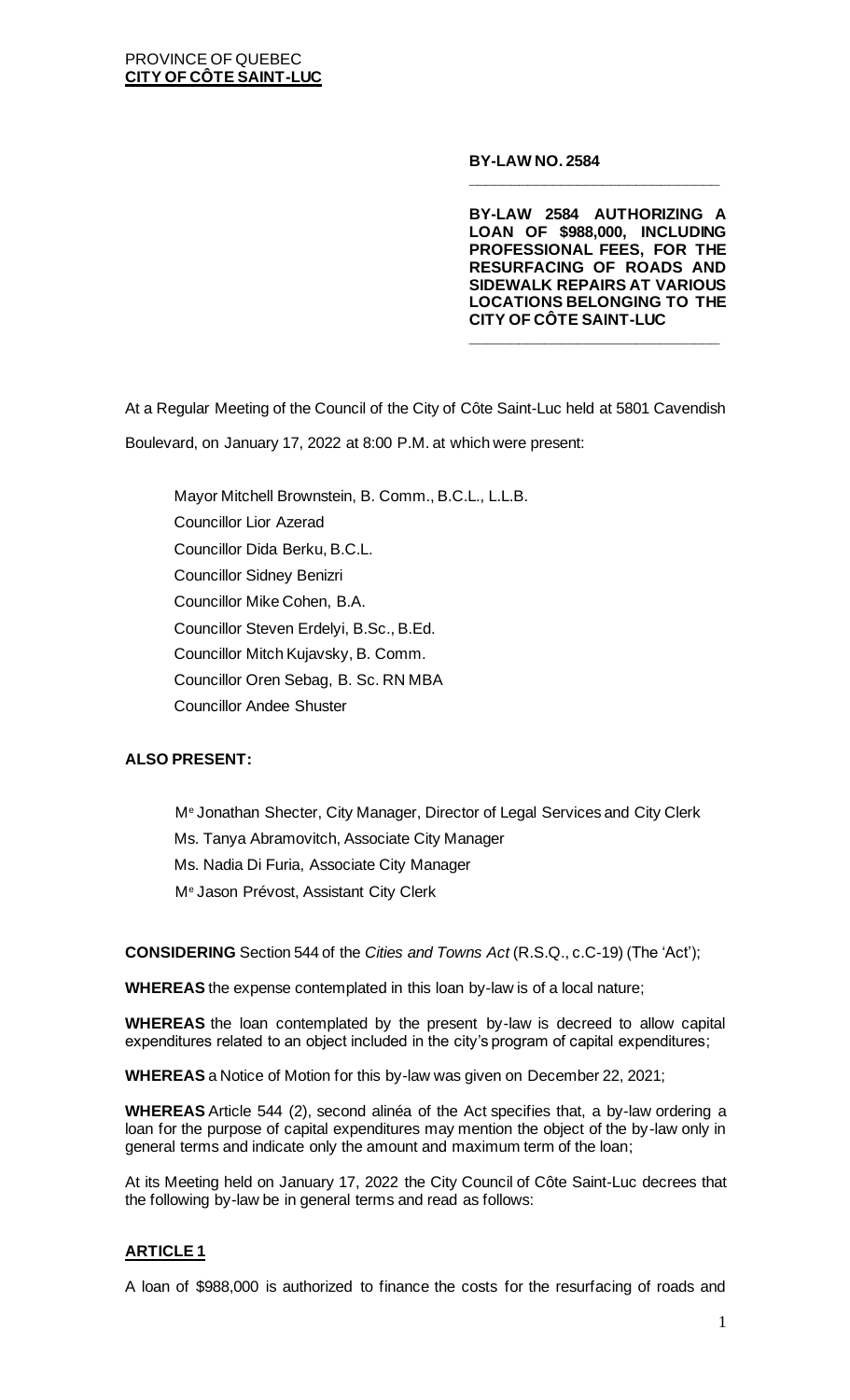### PROVINCE OF QUEBEC By-Law no. 2584 **CITY OF CÔTE SAINT-LUC**

sidewalk repairs at various locations belonging to the City of Côte Saint-Luc, including professional fees.

# **ARTICLE 2**

Council is authorized to spend an amount of \$988,000 for the purposes of the present loan by-law.

# **ARTICLE 3**

The total term of this borrowing and its refinancing shall be twenty (20) years.

# **ARTICLE 4**

To provide for the payment of the expenses incurred for interest and for the repayment in capital of the yearly instalments of the loan authorized by the present by-law, is hereby imposed and will be levied, annually, for the term of the borrowing, on all the taxable immovables situated in the territory of the City of Côte Saint-Luc, a special tax at a rate sufficient to ensure the full reimbursement of the total borrowing, distributed according to the property values of said immovables as inscribed on the property assessment roll in force each year. This tax will be levied in the manner and on the dates determined for the levying of the general real estate tax.

### **ARTICLE 5**

If the amount of an appropriation authorized by this by-law is greater than the actual amount spent with respect to this appropriation, the Council is authorized to use the balance available to pay any other expense authorized by this present by-law for which the appropriation is insufficient.

## **ARTICLE 6**

The Council appropriates to reduce the amount of the borrowing authorized by the present by-law, any contribution or grant, which it may receive and which is intended for the payment of all or part of the expenses authorized by the present by-law.

The Council shall equally appropriate to reduce the amount of the borrowing, any grant payable over several years. The term of repayment of the loan that corresponds to the amount of the grant shall automatically be adjusted to the term allotted to the disbursement of the grant.

# **ARTICLE 7**

The present By-Law comes into force in accordance with the law.

(s) Mitchell Brownstein

MITCHELL BROWNSTEIN MAYOR

\_\_\_\_\_\_\_\_\_\_\_\_\_\_\_\_\_\_\_\_\_\_\_\_

(s) Jason Prévost

\_\_\_\_\_\_\_\_\_\_\_\_\_\_\_\_\_\_\_\_\_\_\_\_ JASON PRÉVOST ASSISTANT CITY CLERK

**CERTIFIED TRUE COPY**

**\_\_\_\_\_\_\_\_\_\_\_\_\_\_\_\_\_\_\_\_ JASON PRÉVOST ASSISTANT CITY CLERK**